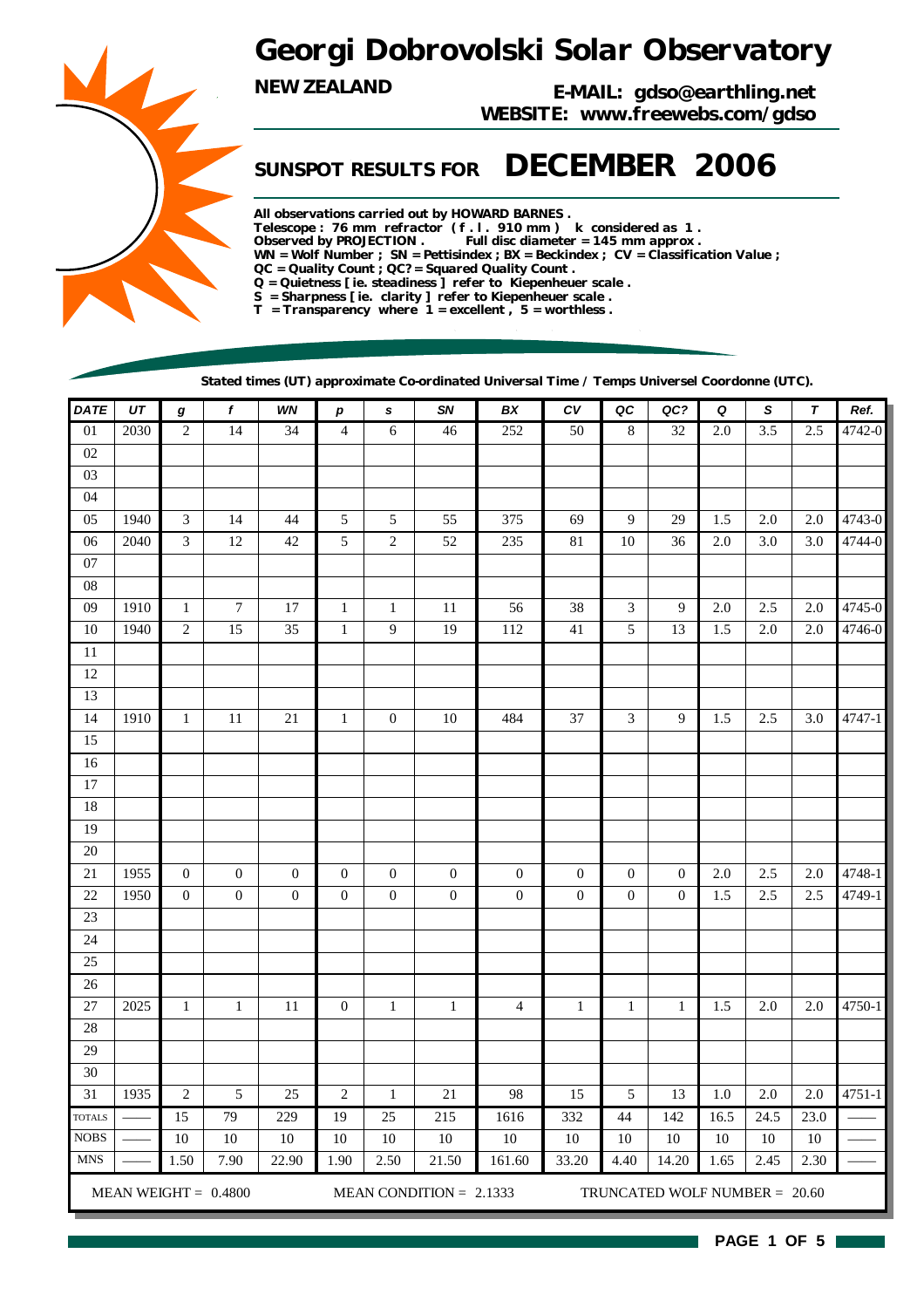## *Georgi Dobrovolski Solar Observatory*

*SUNSPOT DISTRIBUTION & INTER-SOL INDICES FOR*

## *DECEMBER 2006*

*All observations carried out by HOWARD BARNES .*

*Telescope : 76 mm refractor ( f . l . 910 mm ) .*

*Observed by PROJECTION . Full disc diameter = 145 mm approx . IS = Inter-Sol Index .*

*gr = number of multi-spot groups .*

*grfp = number of umbr? within penumbr? within the groups (gr) .*

*grf = number of non-penumbral spots within the groups (gr) .*

*efp = number of single penumbral spots .*

*ef = number of single non-penumbral spots .*

*Q = Quietness [ ie. steadiness ] refer to Kiepenheuer scale .*

*S = Sharpness [ ie. clarity ] refer to Kiepenheuer scale . T = Transparency where 1 = excellent , 5 = worthless .*

| <b>DATE</b>     | $\overline{UT}$ | IS               | gr               | grfp             | grf              | efp              | $_{\rm ef}$      | $\pmb Q$         | $\overline{s}$   | $\overline{\tau}$ | Ref.       |
|-----------------|-----------------|------------------|------------------|------------------|------------------|------------------|------------------|------------------|------------------|-------------------|------------|
| $\overline{01}$ | 2030            | 16               | $\overline{2}$   | $\bf 8$          | $\sqrt{6}$       | $\overline{0}$   | $\overline{0}$   | $\overline{2.0}$ | 3.5              | 2.5               | 4742-0     |
| 02              |                 |                  |                  |                  |                  |                  |                  |                  |                  |                   |            |
| 03              |                 |                  |                  |                  |                  |                  |                  |                  |                  |                   |            |
| 04              |                 |                  |                  |                  |                  |                  |                  |                  |                  |                   |            |
| 05              | 1940            | 16               | $\sqrt{2}$       | $\,8\,$          | $\sqrt{5}$       | $\mathbf{1}$     | $\boldsymbol{0}$ | 1.5              | 2.0              | 2.0               | 4743-0     |
| $\overline{06}$ | 2040            | 14               | $\overline{2}$   | $\overline{9}$   | $\overline{2}$   | $\overline{1}$   | $\boldsymbol{0}$ | $2.0\,$          | $\overline{3.0}$ | 3.0               | 4744-0     |
| $07\,$          |                 |                  |                  |                  |                  |                  |                  |                  |                  |                   |            |
| 08              |                 |                  |                  |                  |                  |                  |                  |                  |                  |                   |            |
| 09              | 1910            | $8\,$            | $\,1\,$          | $\sqrt{6}$       | $1\,$            | $\boldsymbol{0}$ | $\boldsymbol{0}$ | $2.0\,$          | 2.5              | 2.0               | 4745-0     |
| 10              | 1940            | $17\,$           | $\overline{c}$   | $\sqrt{6}$       | $\mathbf{9}$     | $\boldsymbol{0}$ | $\boldsymbol{0}$ | 1.5              | 2.0              | 2.0               | 4746-0     |
| $\overline{11}$ |                 |                  |                  |                  |                  |                  |                  |                  |                  |                   |            |
| 12              |                 |                  |                  |                  |                  |                  |                  |                  |                  |                   |            |
| 13              |                 |                  |                  |                  |                  |                  |                  |                  |                  |                   |            |
| $\overline{14}$ | 1910            | $12\,$           | $\,1$            | $11\,$           | $\boldsymbol{0}$ | $\boldsymbol{0}$ | $\boldsymbol{0}$ | $1.5\,$          | $2.5\,$          | 3.0               | 4747-1     |
| 15              |                 |                  |                  |                  |                  |                  |                  |                  |                  |                   |            |
| 16              |                 |                  |                  |                  |                  |                  |                  |                  |                  |                   |            |
| $\overline{17}$ |                 |                  |                  |                  |                  |                  |                  |                  |                  |                   |            |
| 18              |                 |                  |                  |                  |                  |                  |                  |                  |                  |                   |            |
| 19              |                 |                  |                  |                  |                  |                  |                  |                  |                  |                   |            |
| 20              |                 |                  |                  |                  |                  |                  |                  |                  |                  |                   |            |
| $21\,$          | 1955            | $\boldsymbol{0}$ | $\boldsymbol{0}$ | $\boldsymbol{0}$ | $\boldsymbol{0}$ | $\boldsymbol{0}$ | $\boldsymbol{0}$ | $2.0\,$          | 2.5              | $2.0\,$           | 4748-1     |
| 22              | 1950            | $\boldsymbol{0}$ | $\boldsymbol{0}$ | $\boldsymbol{0}$ | $\boldsymbol{0}$ | $\boldsymbol{0}$ | $\boldsymbol{0}$ | 1.5              | $2.5\,$          | 2.5               | 4749-1     |
| $\overline{23}$ |                 |                  |                  |                  |                  |                  |                  |                  |                  |                   |            |
| 24              |                 |                  |                  |                  |                  |                  |                  |                  |                  |                   |            |
| $25\,$          |                 |                  |                  |                  |                  |                  |                  |                  |                  |                   |            |
| 26              |                 |                  |                  |                  |                  |                  |                  |                  |                  |                   |            |
| 27              | 2025            | $\,1$            | $\boldsymbol{0}$ | $\boldsymbol{0}$ | $\boldsymbol{0}$ | $\boldsymbol{0}$ | $\,1\,$          | $1.5\,$          | $2.0\,$          | $2.0\,$           | 4750-1     |
| 28              |                 |                  |                  |                  |                  |                  |                  |                  |                  |                   |            |
| 29              |                 |                  |                  |                  |                  |                  |                  |                  |                  |                   |            |
| $30\,$          |                 |                  |                  |                  |                  |                  |                  |                  |                  |                   |            |
| $\overline{31}$ | 1935            | $\boldsymbol{7}$ | $\sqrt{2}$       | $\overline{4}$   | $\,1\,$          | $\boldsymbol{0}$ | $\boldsymbol{0}$ | $1.0\,$          | 2.0              | $2.0\,$           | $4751 - 1$ |
| <b>TOTALS</b>   |                 | 91               | 12               | 52               | 24               | $\overline{2}$   | $\overline{1}$   | 16.5             | 24.5             | 23.0              |            |
| $\rm{NOBS}$     |                 | $10\,$           | $10\,$           | $10\,$           | $10\,$           | $10\,$           | $10\,$           | $10\,$           | $10\,$           | $10\,$            |            |
| <b>MNS</b>      |                 | 9.10             | 1.20             | 5.20             | 2.40             | 0.20             | $0.10\,$         | 1.65             | 2.45             | 2.30              |            |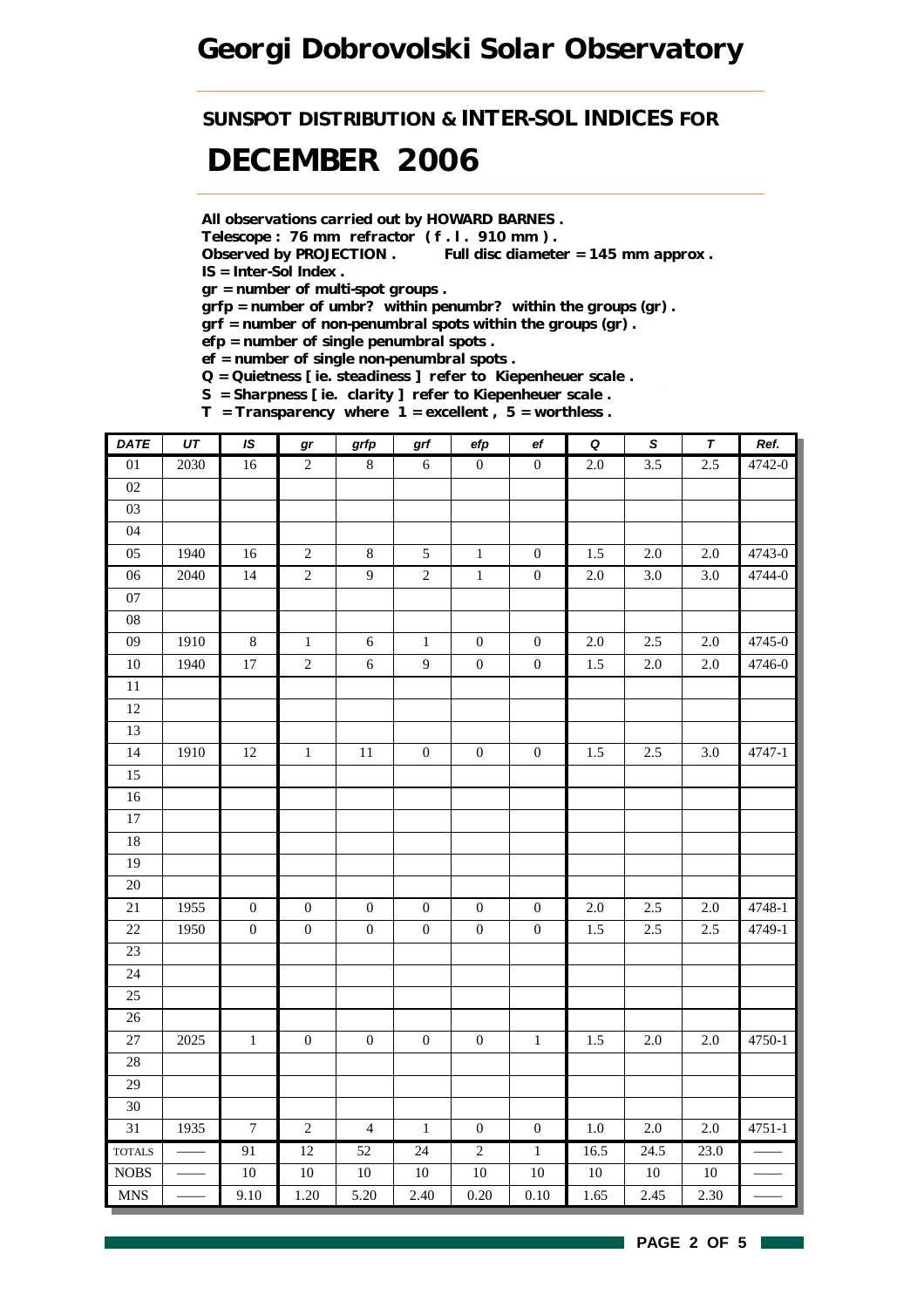### *SUNSPOT CENSUS BY CLASSIFICATION FOR*

# *DECEMBER 2006*

*All observations carried out by HOWARD BARNES . Telescope : 76 mm refractor ( f . l . 910 mm ) . Full disc diameter = 145 mm approx . IF 2 OR MORE REGIONS ARE OF THE SAME CLASSIFICATION , THEN SUNSPOT COUNTS ARE SEPARATED BY SOLIDI ( / ) .*

| <b>DATE</b>               | UT   |                  | A                |                  | В                |                  | $\pmb{C}$        |                  | D                                       |                  | E                |                  | F                                |                  | G                |                  | $\boldsymbol{H}$ |                  | J                |
|---------------------------|------|------------------|------------------|------------------|------------------|------------------|------------------|------------------|-----------------------------------------|------------------|------------------|------------------|----------------------------------|------------------|------------------|------------------|------------------|------------------|------------------|
|                           |      | g                | $\boldsymbol{f}$ | g                | $\mathbf f$      | $\boldsymbol{g}$ | $\boldsymbol{f}$ | $\bm{g}$         | $\pmb{f}$                               | $\bm{g}$         | f                | $\boldsymbol{g}$ | $\pmb{f}$                        | g                | $\boldsymbol{f}$ | $\bm{g}$         | f                | g                | $\boldsymbol{f}$ |
| 01                        | 2030 | $\overline{0}$   | $\boldsymbol{0}$ | $\boldsymbol{0}$ | $\mathbf{0}$     | $\overline{0}$   | $\boldsymbol{0}$ | $\overline{2}$   | 4/10                                    | $\mathbf{0}$     | $\boldsymbol{0}$ | $\mathbf{0}$     | $\boldsymbol{0}$                 | $\boldsymbol{0}$ | $\boldsymbol{0}$ | $\boldsymbol{0}$ | $\mathbf{0}$     | $\overline{0}$   | $\mathbf{0}$     |
| 02                        |      |                  |                  |                  |                  |                  |                  |                  |                                         |                  |                  |                  |                                  |                  |                  |                  |                  |                  |                  |
| 03                        |      |                  |                  |                  |                  |                  |                  |                  |                                         |                  |                  |                  |                                  |                  |                  |                  |                  |                  |                  |
| 04                        |      |                  |                  |                  |                  |                  |                  |                  |                                         |                  |                  |                  |                                  |                  |                  |                  |                  |                  |                  |
| 05                        | 1940 | $\overline{0}$   | $\boldsymbol{0}$ | $\boldsymbol{0}$ | $\mathbf{0}$     | $\boldsymbol{0}$ | $\boldsymbol{0}$ | $\mathbf{1}$     | 9                                       | $\boldsymbol{0}$ | $\boldsymbol{0}$ | $\mathbf{0}$     | $\boldsymbol{0}$                 | $\boldsymbol{0}$ | $\boldsymbol{0}$ | $\mathbf{1}$     | $\overline{4}$   | $\mathbf{1}$     | $\mathbf{1}$     |
| 06                        | 2040 | $\boldsymbol{0}$ | $\boldsymbol{0}$ | $\mathbf{0}$     | $\mathbf{0}$     | $\boldsymbol{0}$ | $\boldsymbol{0}$ | $\sqrt{2}$       | 2/9                                     | $\boldsymbol{0}$ | $\boldsymbol{0}$ | $\boldsymbol{0}$ | $\boldsymbol{0}$                 | $\boldsymbol{0}$ | $\boldsymbol{0}$ | $\boldsymbol{0}$ | $\boldsymbol{0}$ | $\mathbf{1}$     | $\,1\,$          |
| 07                        |      |                  |                  |                  |                  |                  |                  |                  |                                         |                  |                  |                  |                                  |                  |                  |                  |                  |                  |                  |
| $08\,$                    |      |                  |                  |                  |                  |                  |                  |                  |                                         |                  |                  |                  |                                  |                  |                  |                  |                  |                  |                  |
| 09                        | 1910 | $\boldsymbol{0}$ | $\boldsymbol{0}$ | $\bf{0}$         | $\boldsymbol{0}$ | $\mathbf{1}$     | $\tau$           | $\boldsymbol{0}$ | $\boldsymbol{0}$                        | $\boldsymbol{0}$ | $\boldsymbol{0}$ | $\mathbf{0}$     | $\boldsymbol{0}$                 | $\boldsymbol{0}$ | $\boldsymbol{0}$ | $\bf{0}$         | $\boldsymbol{0}$ | $\boldsymbol{0}$ | $\boldsymbol{0}$ |
| 10                        | 1940 | $\boldsymbol{0}$ | $\mathbf{0}$     | $\mathbf{1}$     | $\overline{c}$   | $1\,$            | 13               | $\boldsymbol{0}$ | $\boldsymbol{0}$                        | $\boldsymbol{0}$ | $\boldsymbol{0}$ | $\boldsymbol{0}$ | $\boldsymbol{0}$                 | $\boldsymbol{0}$ | $\mathbf{0}$     | $\boldsymbol{0}$ | $\mathbf{0}$     | $\boldsymbol{0}$ | $\boldsymbol{0}$ |
| 11                        |      |                  |                  |                  |                  |                  |                  |                  |                                         |                  |                  |                  |                                  |                  |                  |                  |                  |                  |                  |
| 12                        |      |                  |                  |                  |                  |                  |                  |                  |                                         |                  |                  |                  |                                  |                  |                  |                  |                  |                  |                  |
| 13                        |      |                  |                  |                  |                  |                  |                  |                  |                                         |                  |                  |                  |                                  |                  |                  |                  |                  |                  |                  |
| 14                        | 1910 | $\boldsymbol{0}$ | $\boldsymbol{0}$ | $\boldsymbol{0}$ | $\boldsymbol{0}$ | $\boldsymbol{0}$ | $\boldsymbol{0}$ | $\boldsymbol{0}$ | $\boldsymbol{0}$                        | $\boldsymbol{0}$ | $\boldsymbol{0}$ | $\boldsymbol{0}$ | $\boldsymbol{0}$                 | $\boldsymbol{0}$ | $\boldsymbol{0}$ | $\mathbf{1}$     | 11               | $\boldsymbol{0}$ | $\boldsymbol{0}$ |
| 15                        |      |                  |                  |                  |                  |                  |                  |                  |                                         |                  |                  |                  |                                  |                  |                  |                  |                  |                  |                  |
| 16                        |      |                  |                  |                  |                  |                  |                  |                  |                                         |                  |                  |                  |                                  |                  |                  |                  |                  |                  |                  |
| 17                        |      |                  |                  |                  |                  |                  |                  |                  |                                         |                  |                  |                  |                                  |                  |                  |                  |                  |                  |                  |
| 18                        |      |                  |                  |                  |                  |                  |                  |                  |                                         |                  |                  |                  |                                  |                  |                  |                  |                  |                  |                  |
| 19                        |      |                  |                  |                  |                  |                  |                  |                  |                                         |                  |                  |                  |                                  |                  |                  |                  |                  |                  |                  |
| 20                        |      |                  |                  |                  |                  |                  |                  |                  |                                         |                  |                  |                  |                                  |                  |                  |                  |                  |                  |                  |
| 21                        | 1955 | $\boldsymbol{0}$ | $\boldsymbol{0}$ | $\boldsymbol{0}$ | $\overline{0}$   | $\boldsymbol{0}$ | $\boldsymbol{0}$ | $\boldsymbol{0}$ | $\boldsymbol{0}$                        | $\mathbf{0}$     | $\boldsymbol{0}$ | $\mathbf{0}$     | $\boldsymbol{0}$                 | $\boldsymbol{0}$ | $\boldsymbol{0}$ | $\boldsymbol{0}$ | $\boldsymbol{0}$ | $\mathbf{0}$     | $\boldsymbol{0}$ |
| $22\,$                    | 1950 | $\boldsymbol{0}$ | $\mathbf{0}$     | $\boldsymbol{0}$ | $\boldsymbol{0}$ | $\boldsymbol{0}$ | $\boldsymbol{0}$ | $\boldsymbol{0}$ | $\boldsymbol{0}$                        | $\boldsymbol{0}$ | $\boldsymbol{0}$ | $\boldsymbol{0}$ | $\boldsymbol{0}$                 | $\boldsymbol{0}$ | $\boldsymbol{0}$ | $\boldsymbol{0}$ | $\boldsymbol{0}$ | $\boldsymbol{0}$ | $\boldsymbol{0}$ |
| $23\,$                    |      |                  |                  |                  |                  |                  |                  |                  |                                         |                  |                  |                  |                                  |                  |                  |                  |                  |                  |                  |
| 24                        |      |                  |                  |                  |                  |                  |                  |                  |                                         |                  |                  |                  |                                  |                  |                  |                  |                  |                  |                  |
| 25                        |      |                  |                  |                  |                  |                  |                  |                  |                                         |                  |                  |                  |                                  |                  |                  |                  |                  |                  |                  |
| 26                        |      |                  |                  |                  |                  |                  |                  |                  |                                         |                  |                  |                  |                                  |                  |                  |                  |                  |                  |                  |
| $27\,$                    | 2025 | $\mathbf{1}$     | $\mathbf{1}$     | $\mathbf{0}$     | $\boldsymbol{0}$ | $\boldsymbol{0}$ | $\boldsymbol{0}$ | $\boldsymbol{0}$ | $\boldsymbol{0}$                        | $\boldsymbol{0}$ | $\boldsymbol{0}$ | $\boldsymbol{0}$ | $\boldsymbol{0}$                 | $\mathbf{0}$     | $\boldsymbol{0}$ | $\boldsymbol{0}$ | $\boldsymbol{0}$ | $\mathbf{0}$     | $\boldsymbol{0}$ |
| $28\,$                    |      |                  |                  |                  |                  |                  |                  |                  |                                         |                  |                  |                  |                                  |                  |                  |                  |                  |                  |                  |
| 29                        |      |                  |                  |                  |                  |                  |                  |                  |                                         |                  |                  |                  |                                  |                  |                  |                  |                  |                  |                  |
| 30                        |      |                  |                  |                  |                  |                  |                  |                  |                                         |                  |                  |                  |                                  |                  |                  |                  |                  |                  |                  |
| 31                        | 1935 | $\boldsymbol{0}$ | $\boldsymbol{0}$ | $\boldsymbol{0}$ | $\boldsymbol{0}$ | $\mathbf{1}$     | 3                | $\boldsymbol{0}$ | $\boldsymbol{0}$                        | $\boldsymbol{0}$ | $\boldsymbol{0}$ | $\boldsymbol{0}$ | $\boldsymbol{0}$                 | $\boldsymbol{0}$ | $\boldsymbol{0}$ | $\boldsymbol{0}$ | $\boldsymbol{0}$ | $\mathbf{1}$     | $\sqrt{2}$       |
| <b>TOTALS</b>             |      | 1                | $\mathbf{1}$     | 1                | $\sqrt{2}$       | $\overline{3}$   | $23\,$           | $\sqrt{5}$       | 34                                      | $\boldsymbol{0}$ | $\boldsymbol{0}$ | $\boldsymbol{0}$ | $\boldsymbol{0}$                 | $\boldsymbol{0}$ | $\boldsymbol{0}$ | $\sqrt{2}$       | $15\,$           | $\mathbf{3}$     | $\overline{4}$   |
|                           |      |                  |                  |                  |                  |                  |                  |                  | REGIONAL PERCENTAGES                    |                  |                  |                  |                                  |                  |                  |                  |                  |                  |                  |
| $\boldsymbol{\mathsf{A}}$ |      |                  | $\, {\bf B}$     |                  | $\mathsf C$      |                  | ${\bf D}$        |                  | ${\bf E}$                               |                  | $\mathbf F$      | ${\bf G}$        | $\, {\rm H}$                     |                  |                  | $\bf J$          |                  |                  | $\Sigma$ g       |
| 6.7                       |      |                  | $6.7\,$          |                  | $20.0\,$         |                  | 33.3             |                  | $0.0\,$                                 |                  | $0.0\,$          | $0.0\,$          | 13.3                             |                  |                  | $20.0\,$         |                  |                  | $15\,$           |
|                           |      |                  |                  |                  |                  |                  |                  |                  |                                         |                  |                  |                  |                                  |                  |                  |                  |                  |                  |                  |
|                           |      |                  |                  |                  | $NOBS = 10$      |                  |                  |                  | $\overline{p}/g$ mean = 1.1042          |                  |                  |                  | $\overline{f}$ / g mean = 5.5833 |                  |                  |                  |                  |                  |                  |
|                           |      |                  |                  |                  |                  |                  |                  |                  | $p / g$ mean = 2.1667                   |                  |                  |                  | $f/g$ mean = 5.2667              |                  |                  |                  |                  |                  |                  |
|                           |      |                  |                  |                  |                  |                  |                  |                  | GROUP COMPLEXITY INDEX $(GCI) = 6.5333$ |                  |                  |                  |                                  |                  |                  |                  |                  |                  |                  |

**PAGE 3 OF 5**

l.

H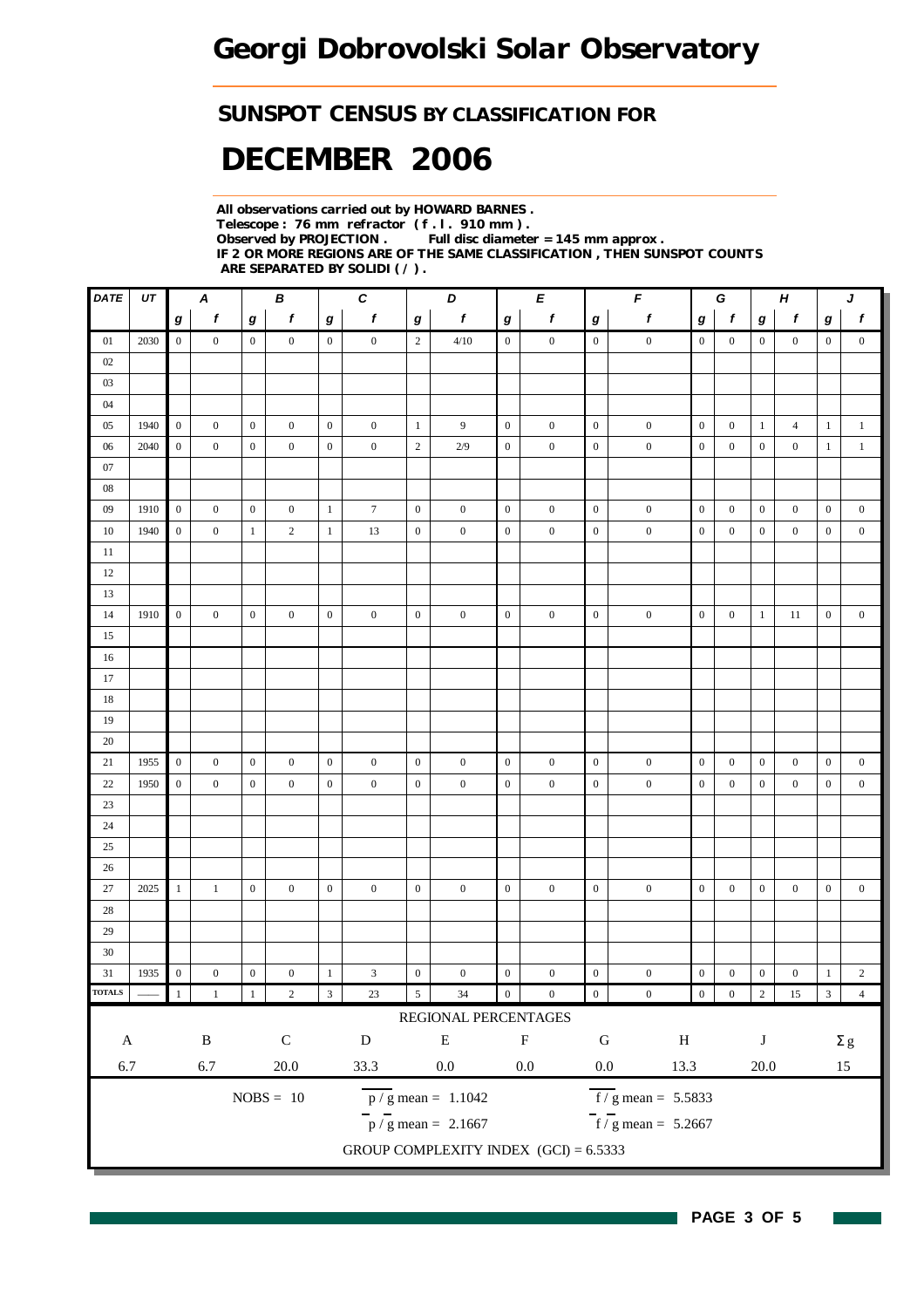## *Georgi Dobrovolski Solar Observatory*

*SMOOTHED RESULTS OF OBSERVED VALUES FOR THE LAST 12 MONTHS (OBTAINABLE) USING THE WALDMEIER & BARNES-13 METHODS.*

| <b>MONTH</b>     | $g(S^W)$ | $WN(S^W)$ | $SN(S^W)$ | $BX(S^W)$ | $CV(S^W)$ | $CC(S^W)$ | $IS(S^W)$ |
|------------------|----------|-----------|-----------|-----------|-----------|-----------|-----------|
| 2005 JULY        | 2.37     | 36.83     | 47.22     | 274.0     | 49.81     | 7.48      | 14.78     |
| <b>AUGUST</b>    | 2.22     | 34.42     | 44.96     | 256.9     | 46.61     | 7.03      | 13.74     |
| <b>SEPTEMBER</b> | 2.11     | 32.64     | 42.97     | 243.8     | 43.20     | 6.65      | 13.02     |
| <b>OCTOBER</b>   | 2.08     | 32.20     | 42.68     | 242.2     | 42.17     | 6.52      | 12.81     |
| <b>NOVEMBER</b>  | 2.06     | 31.17     | 40.20     | 221.1     | 40.18     | 6.31      | 11.88     |
| <b>DECEMBER</b>  | 1.93     | 28.14     | 34.77     | 182.9     | 34.93     | 5.71      | 10.00     |
| 2006 JANUARY     | 1.75     | 25.12     | 30.36     | 161.9     | 30.74     | 5.06      | 8.69      |
| <b>FEBRUARY</b>  | 1.58     | 22.75     | 27.18     | 153.1     | 28.70     | 4.62      | 7.88      |
| <b>MARCH</b>     | 1.48     | 21.18     | 25.31     | 145.5     | 27.42     | 4.40      | 7.27      |
| <b>APRIL</b>     | 1.50     | 21.21     | 25.00     | 139.5     | 27.07     | 4.43      | 7.06      |
| <b>MAY</b>       | 1.56     | 21.92     | 25.55     | 140.9     | 27.90     | 4.57      | 7.20      |
| <b>JUNE</b>      | 1.48     | 21.01     | 24.39     | 138.9     | 27.71     | 4.38      | 7.13      |

#### **DATA BELOW ARE PRELIMINARY. FINAL VALUES WILL BE PUBLISHED IN GDSO ANNUAL REPORTS.**

### *BARNES-13 METHOD*

| <b>MONTH</b>     | $g(S^{B13})$ | $WN(S^{B13})$ | $SN(S^{B13})$ | $BX(S^{B13})$ | $CV(S^{B13})$ | $QC(S^{B13})$ | $IS(S^{B13})$ |
|------------------|--------------|---------------|---------------|---------------|---------------|---------------|---------------|
| 2005 JULY        | 2.44         | 38.85         | 52.00         | 298.9         | 53.16         | 7.92          | 16.25         |
| <b>AUGUST</b>    | 2.32         | 36.39         | 48.69         | 276.3         | 49.17         | 7.42          | 14.92         |
| <b>SEPTEMBER</b> | 2.15         | 33.32         | 44.22         | 249.2         | 44.31         | 6.78          | 13.33         |
| <b>OCTOBER</b>   | 2.01         | 30.56         | 40.00         | 223.5         | 40.02         | 6.22          | 11.80         |
| <b>NOVEMBER</b>  | 1.93         | 28.43         | 36.02         | 197.0         | 36.23         | 5.78          | 10.37         |
| <b>DECEMBER</b>  | 1.83         | 26.24         | 31.96         | 170.5         | 32.19         | 5.31          | 8.97          |
| 2006 JANUARY     | 1.70         | 24.02         | 28.49         | 151.3         | 28.81         | 4.83          | 7.91          |
| <b>FEBRUARY</b>  | 1.59         | 22.37         | 26.11         | 140.4         | 26.87         | 4.51          | 7.29          |
| <b>MARCH</b>     | 1.55         | 21.71         | 25.18         | 137.1         | 26.35         | 4.42          | 7.10          |
| <b>APRIL</b>     | 1.53         | 21.56         | 24.84         | 135.8         | 26.44         | 4.41          | 7.08          |
| MAY              | 1.49         | 21.08         | 24.29         | 134.5         | 26.52         | 4.36          | 7.01          |
| <b>JUNE</b>      | 1.41         | 20.24         | 23.57         | 135.4         | 26.76         | 4.24          | 6.98          |